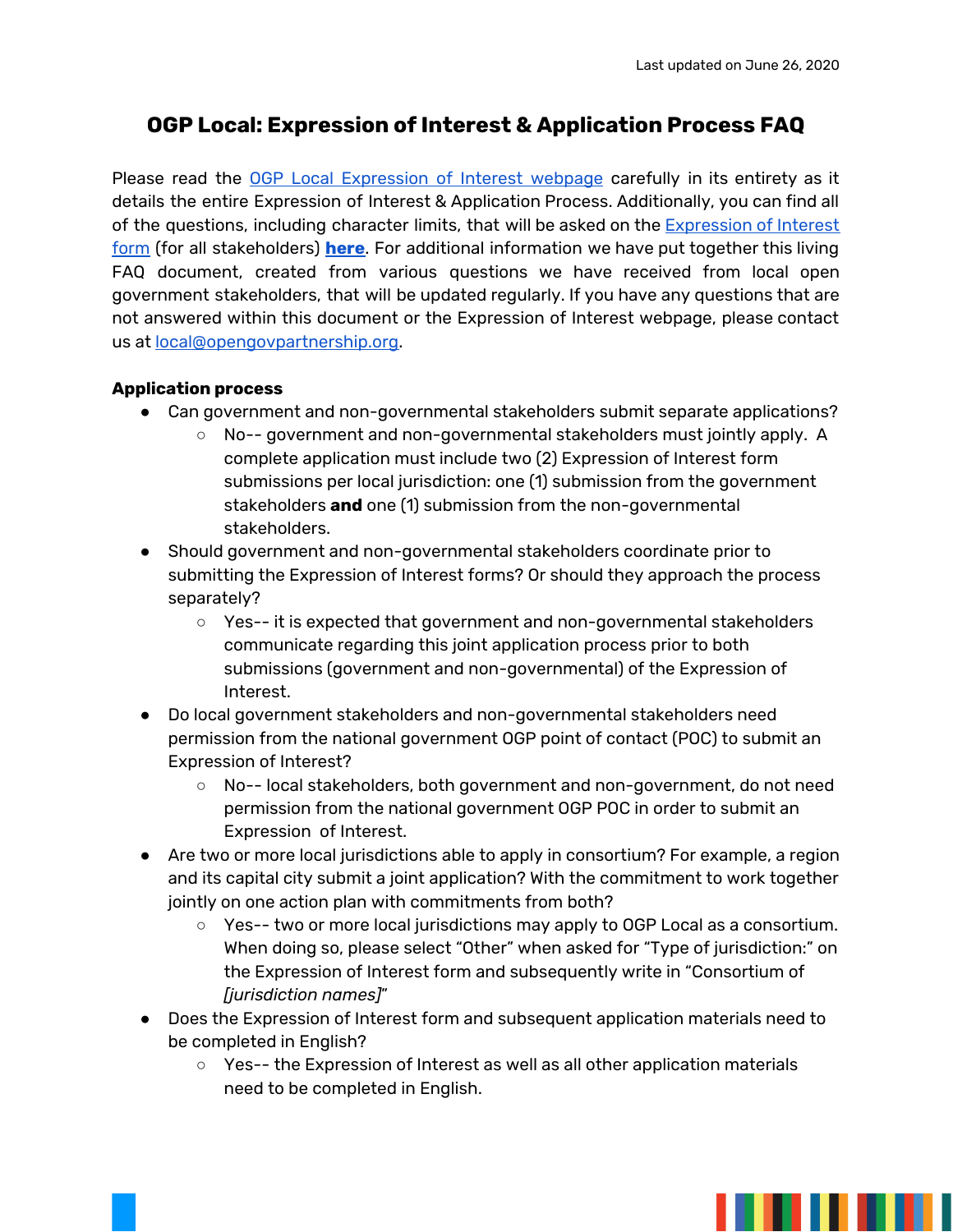- Can we respond to the Expression of Interest form over a period of time, allowing for saved responses? Or should it be completed in its entirety at one time?
	- Unfortunately, Google Forms does not allow for saving responses and coming back to finish the form. We strongly suggest you and other stakeholders use this PDF of all of the questions that will be asked on the Expression of Interest form for planning purposes and then once you are ready to submit, assign one person to input and submit the form. Remember there must be two (2) submissions: one (1) from government stakeholders and one (1) from non-governmental stakeholders.
- Will the "track record" be evaluated for the government stakeholder submission only or for the non-governmental submission as well?
	- Both government and non-governmental stakeholders will be asked to demonstrate a track record on open government and/or co-creation.
- "Track record on open government" is this connected only to National Action Plans or could it be related to OGP values which are implemented locally?
	- Having a connection to national OGP processes is one example of a track record in open government. Examples of locally implemented open government reforms as well as other examples of co-creation may also be used to highlight your local jurisdictions or organizations track record on open government.

## **Selection process**

- Is OGP Local considering to allow more than one (1) shortlisted local jurisdiction per country? Additionally, is there a maximum (or minimum) number of local jurisdictions per region?
	- Yes-- there is no cap on shortlisted candidates per country. Additionally, there is no maximum (or minimum) number of local jurisdictions per region. However, we will take into consideration the diversity of the cohort in order to be inclusive of regional balance, as well as varying jurisdiction types (i.e. city, province, state, town, etc.) and population size.
- Part of the Expression of Interest criteria is to ensure adequate time for the application, preferably 12- 18 months before elections are due. Will you be strict with this?
	- $\circ$  No-- the timeframe is desirable. But it will be evaluated by the Selection Committee to understand the sustainability of the jurisdiction regarding their commitment to be part of OGP and how a change of administration could change the scenario.
- Between the Expression of Interest and Full Application steps, will we receive feedback?
	- All Expressions of Interests and Full Applications will be made available online and OGP will communicate how the final cohort was selected at the conclusion of the process by mid-September. Individual one-to-one feedback will not be provided, but unsuccessful applicants will also be invited

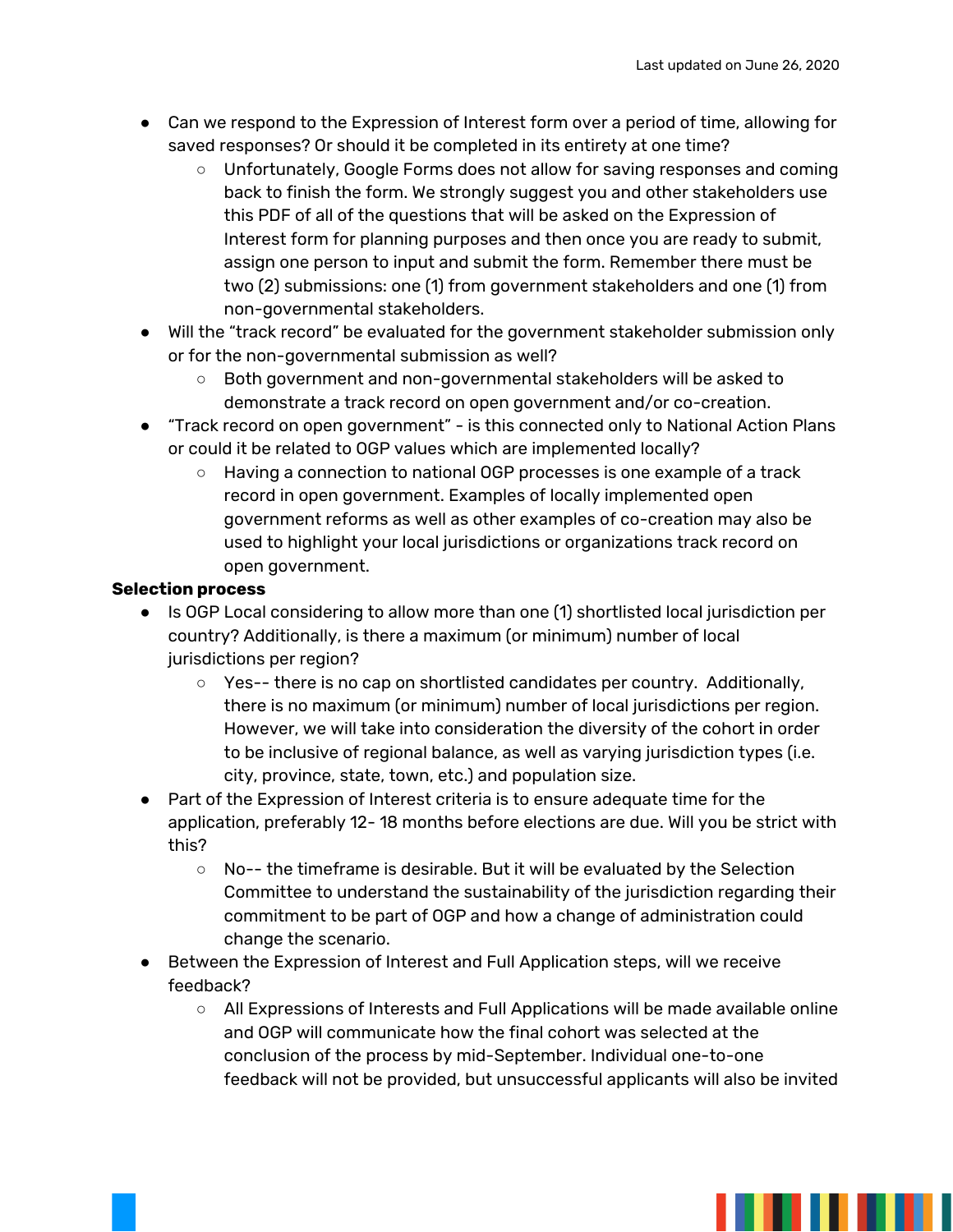to participate in the OGP Local community of practice, learning circles, and overall activities.

- Will there be a "key" in how new Local members will be selected?
	- All criteria for how new Local members will be selected can be found [here](https://www.opengovpartnership.org/documents/join-ogp-local-call-for-expressions-of-interest-may-2020/) under the "Application Process" section.

### **Government stakeholders**

- The Expression of Interest webpage states that the Full Application step requires a Letter of Support from the "head of government", what positions qualify as "head of government"?
	- This may be a mayor, governor, minister, secretary, director, councilor, etc. This is dependent on the type of local jurisdiction. Please note that the Expression of Interests step does not require a signed letter from the head of local government and will only be required if the Expression of Interest is selected to move on to the Full Application step.
- When referencing the importance of a "track record on open government", is that referring to initiatives implemented by the current administration of the local jurisdiction (or previous administrations) or by the agency/department/team that will be participating in the program? or both?
	- Both. Feel free to mention past and current relevant examples of co-creation and/or open government reforms. This can be from the perspective of current administration or the agency/department/team that will be participating in the program. If there are institutionalized reforms from previous administrations that impact the current local open government landscape, you may also mention those.

## **Non-governmental stakeholders**

- Should non-governmental stakeholders be based within the local jurisdiction? Is it possible for national and/or international non-governmental stakeholders to jointly apply with a local government?
	- Local, national and international non-governmental stakeholders are all eligible to jointly apply with local governments for the program. However, it will be important for there to be non-governmental stakeholders locally and/or nationally situated.
- Is there a limit to how many non-governmental stakeholders can jointly apply with government stakeholders?
	- No-- multiple non-governmental stakeholders are able to jointly apply with governmental stakeholders. The EOI form allows for three organization names and contact information. Should there be more than three stakeholder groups, the additional non-governmental stakeholders can submit an additional form. The second non-governmental stakeholder submission should also include the same local jurisdiction information.
- What is the role of non-governmental stakeholders in the first step (Expression of Interest) of the application process?

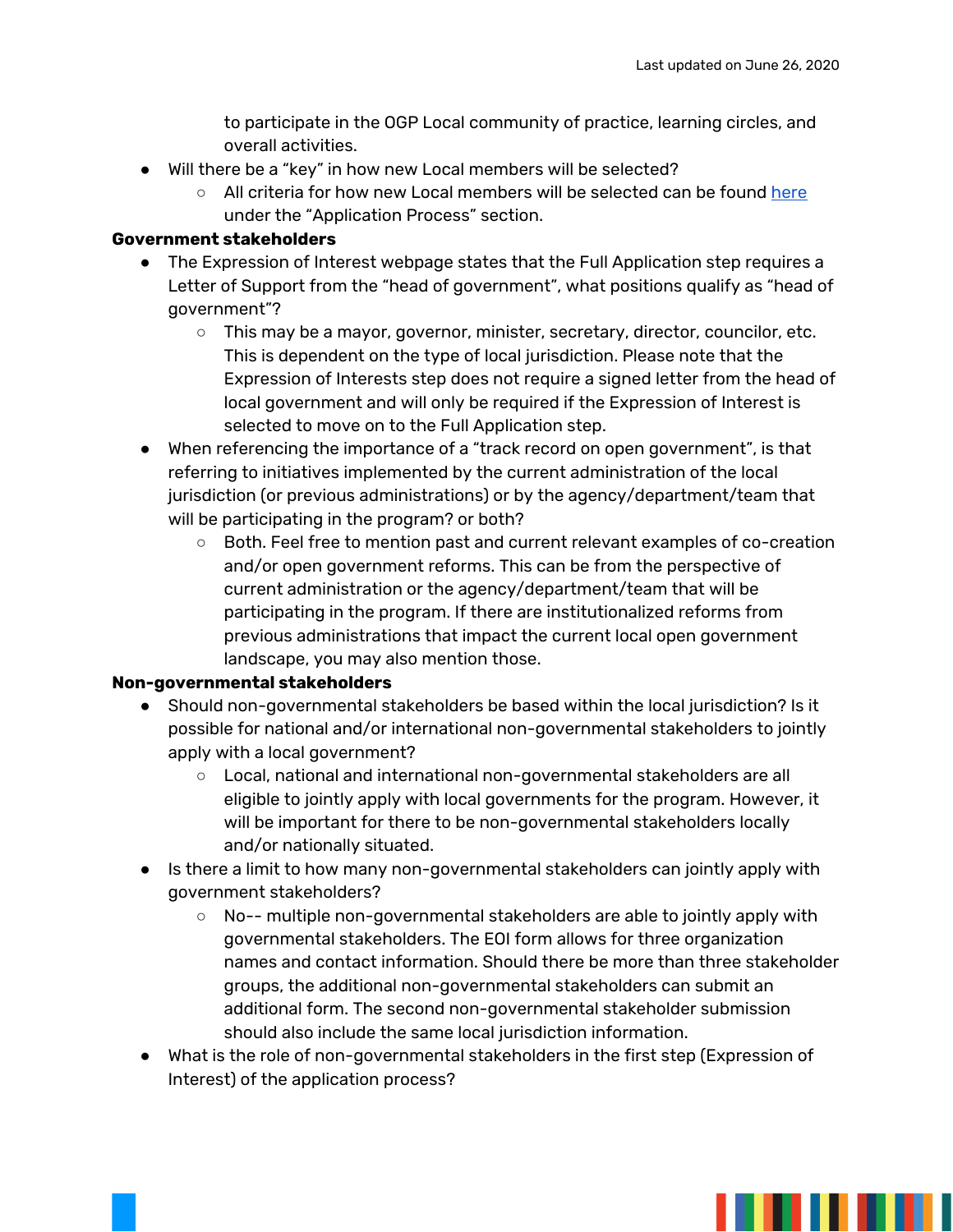- Both governmental and non-governmental stakeholders are integral to successful co-creation, implementation, and monitoring of local action plan processes through OGP Local. At the Expression of Interest step in the application process, there are two (2) submissions required, one from government stakeholders and one from non-governmental stakeholders.
- What is the role of non-governmental stakeholders in the second step (Full Application) of the application process?
	- $\circ$  Once the jurisdiction has been invited to submit a complete application, the government stakeholder and the non-governmental organization must coordinate the contents of the letter of support.
- Are there any specific conditions for non-governmental stakeholders to partner with a local jurisdiction? Are references necessary?
	- All stakeholders, government and non-governmental, should have successful examples of public policy co-creation and/or open government reforms within the past 3 years. References are not necessary in order for non-governmental organizations to partner with a local government.
- Do non-governmental stakeholder organizations/groups need to be registered nationally and/or have an formalized registration number?
	- $\circ$  The non-governmental stakeholder needs to be an existing, legal organization to jointly apply with the government. Other types of non-governmental stakeholders can be involved in the co-creation process for the action plan.

## **Onboarding program**

- Can anyone join and learn from the onboarding program? Or is it only for local government stakeholders?
	- The OGP Local onboarding program is only for stakeholders (both government and non-governmental) that are current and future members of the OGP Local cohort program.
- What are members expected to do once they join the program other than participating in onboarding and learning programs?
	- The OGP process centers on action plans, which must be co-created, implemented, and monitored by both government and non-governmental stakeholders. While the onboarding program is not required for new OGP Local stakeholders, it is strongly encouraged as it will thoroughly detail the OGP action plan processes as well as allow for knowledge sharing and thematic policy dives. Aside from the onboarding and learning programs, OGP Local members are expected to co-create action plans and implement their commitments on a locally agreed upon timeframe between one (1) and four (4) years.

## **Other**

- Are there any costs or membership fees to participate in OGP Local?
	- No-- there are no costs or memberships fees associated for members of OGP Local.